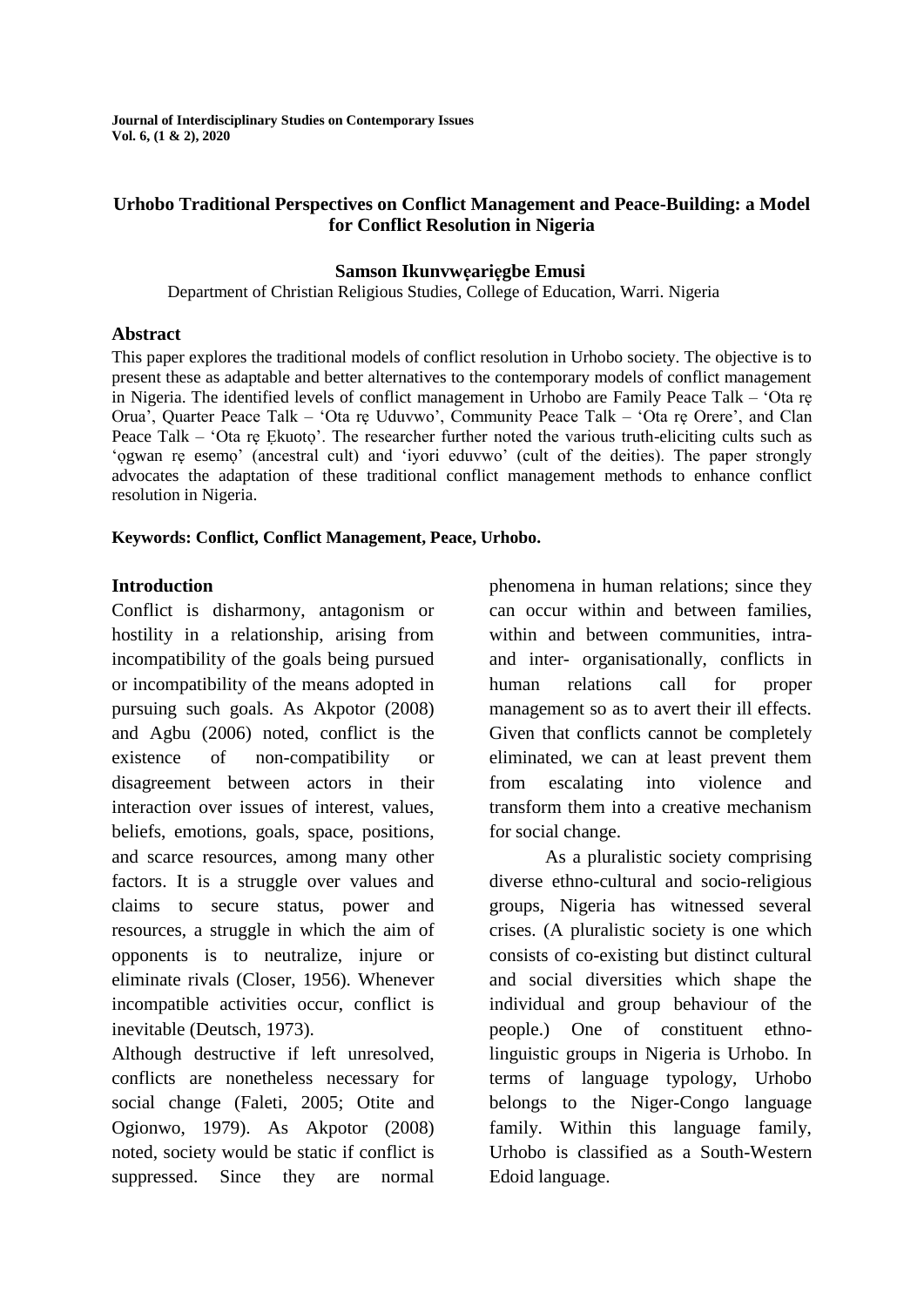The Edoid languages make up a sub-branch of the West Benue-Congo branch of Niger-Congo, and are spoken in the southern part of Nigeria. They are classified into four coordinate groups, namely Delta Edoid (DE), North Central Edoid (NCE), North Western Edoid (NWE) and South Western Edoid (SWE)… SWE is made up of five languages: Ẹruwa, Isoko, Okpẹ, Urhobo, and Uvwiẹ (Aziza, 2008:1–2; my emphasis).

In terms of ethnography, Urhobo 'is located in the western part of the Niger Delta of Nigeria, south of latitude  $6^0$  N. It is a contiguous territory of about 5,000 square kilometers in the southern part of Delta State of Nigeria…bounded by latitudes  $5^0$  15<sup>I</sup> N and 6<sup>0</sup> N and longitudes  $5^0$  40<sup>I</sup> E and  $6^0$  25<sup>I</sup> E' (Aweto, 2002). Urhobo territorial neighbors are the Isoko to the South-East, the Itsekiri to the West, the Bini to the North, the Ijọ to the South, and the Ukwani to the North-East (Aweto, 2002; Otitẹ, 1982).

In pre-colonial times, Urhobo society had her traditional methods of conflict resolution which were generally effective in insuring peaceful co-existence among the people. The advent of colonialism on the African homeland and the subsequent imposition of Western values and models of conflict resolution weakened the traditional judicial system of adjudicating between aggrieved parties and belligerents (Erhueh, 2015). The traditional values of African societies were supplanted by Western values which did

not define what an African society is (Danjibo, 2006). The current upsurge in violence across the Nigerian landscape testifies to the ineptitude of the Western judicial system in managing conflicts. Against this backdrop, it is imperative that we re-visit the traditional judicial system which proved effective in managing crises in pre-colonial Africa. In this paper, we shall examine the traditional conflict resolution methods adopted by the Urhobo in pre-colonial times in the hope that these methods can be modified and adopted in resolving conflicts in contemporary Nigerian society.

The rest of the paper is organised as follows: In 2.0, we shall examine some of the causes of conflicts in contemporary Nigerian society; in 3.0, we shall discuss two contemporary approaches to conflict management; in 4.0, we shall explore several approaches to conflict resolution in traditional Urhobo society; and 5.0, we shall draw conclusions from these traditional approaches.

# **Causes of Conflicts in Contemporary Nigerian Society**

A prime cause of conflicts in Nigeria is religious intolerance. Although Nigeria is a secular state where every citizen is at liberty to choose whatever faith or religion he or she desires, some persons and groups frequently attempt to impose their religious convictions on their neighbours. The dominant monotheistic faiths in Nigeria are Christianity and Islam. Between adherents of these two religions, there have been frequent clashes, many of which occasion colossal loss of lives and property. The *Boko Haram* crisis is a ready instance.

Another cause of conflicts is land dispute. Such disputes may be between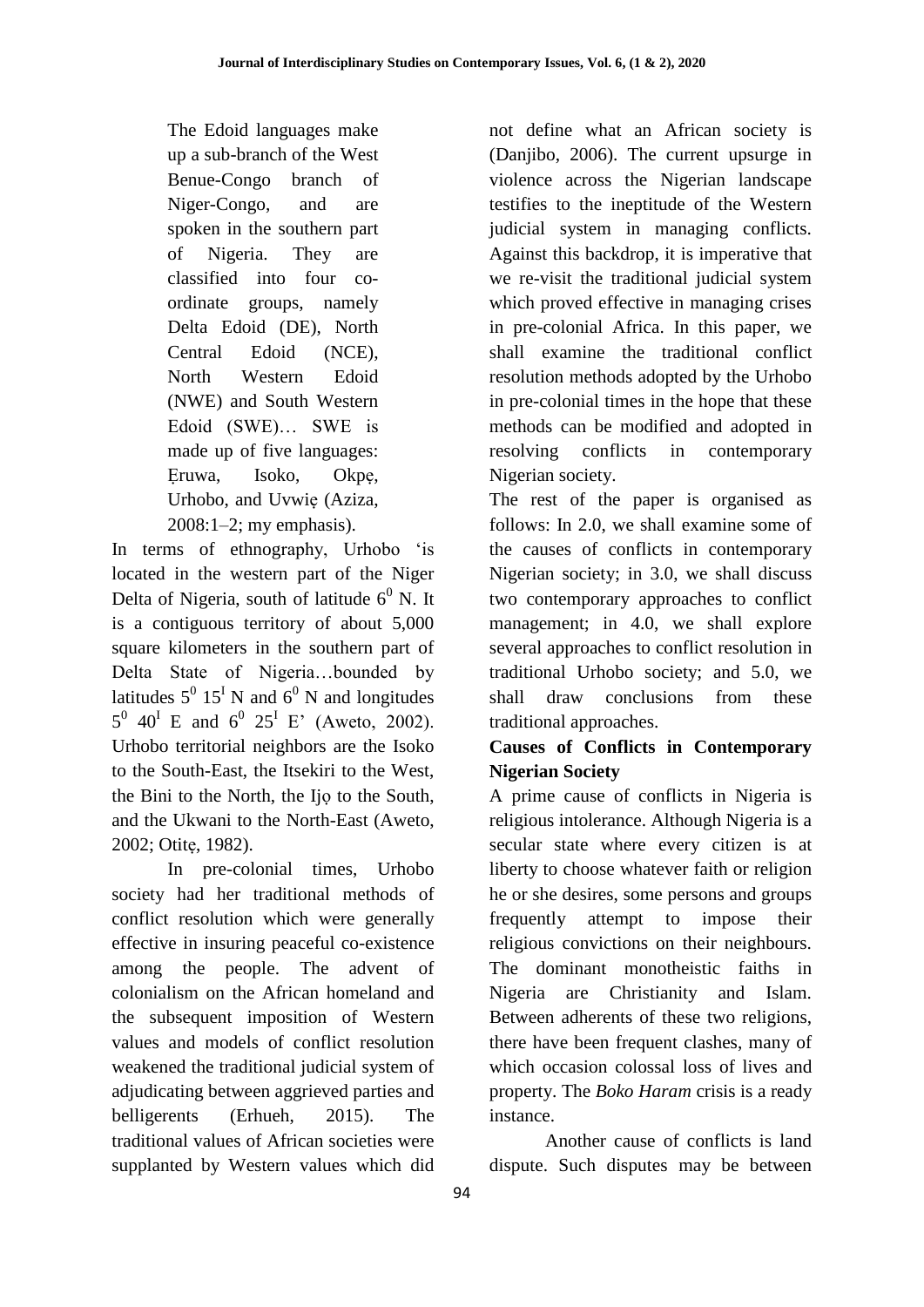individuals, families, communities, or even states. Many of the conflicts generating bloodshed and displacements of whole populations in Northern Nigeria are land ownership disputes. There are allegations that armed nomads routinely invade communities, sack the indigenous population and move in with their cattle and families to settle on the farmlands of the displaced indigenous people. Land ownership disputes are particularly intense because the land is where people live, work, and earn their livelihood (Tasie, 2011).

A third cause of conflicts is government policies which are perceived by the populace, rightly or wrongly, as being unfavourable to their wellbeing. Economic policies which are perceived as exacerbating the privations of citizens are almost always resisted by the people, whether by means of organised protests by labour unions and civil society organisations, or spontaneous and very often destructive protests by rioting mobs. Examples of such (proposed) government policies in Nigeria include the RUGA bill and the so-called Water Bill, both of which are perceived by some Nigerians as a subtle attempt by the government to dispossess communities of their ancestral lands and hand over such lands to nonindigenes. Another instance is the recent CAMA bill which is perceived by a section of the religious community as an unwholesome attempt by the government to meddle in the internal workings of their religious organisations.

## **Conflict Management Strategies**

As we noted, conflicts are inevitable. Their impact on society may be constructive or destructive, depending on the management strategies adopted in response to the actual or potential conflict. The aim of conflict management is to contain the destructive effects of the conflict or to resolve the underlying issues. Two common strategies or approaches in conflict management are the coercive method and the integrated conflict management model.

## **Coercive Method**

When inter-communal conflicts occur in Nigeria, the government often adopts the coercive method. Security forces are drafted to the belligerent communities to enforce peace and order. Usually, the regular police are the first responders; where these fail to contain the violence, special anti-riot police (usually referred to as 'mobile policemen') are drafted in. Where the situation degenerates further, soldiers are sent into the warring communities. More often than not, the deployed forces do not have the capability of acting as facilitators to bring the belligerent parties together to work out mutually acceptable solutions to the underlying cause or causes of the conflict. In fact, the activities of these security forces, particularly the military, very often occasion colossal damage and gross violation of human rights in such communities.

**Integrated Conflict Management Model** This approach to conflict management seeks to eliminate or mitigate the issues that created the conflict. The model places emphasis on intensive negotiation as the means to a satisfactory resolution of the conflict. As we shall show presently, the Urhobo conflict management approach tends towards the integrated conflict management model than the coercive approach.

**Urhobo Approach to Conflict Management**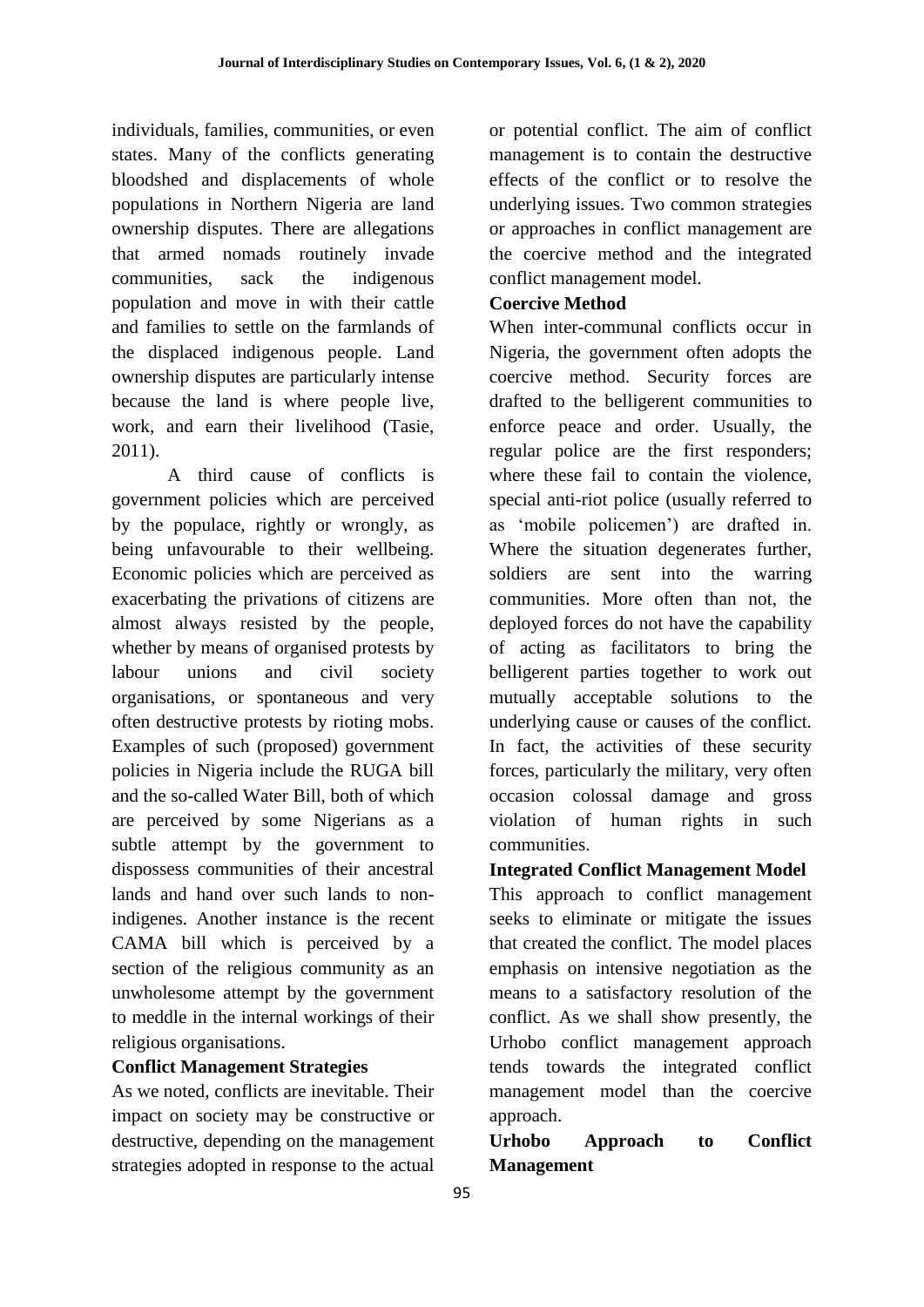In Urhobo traditional society, when there are intra-family disputes, the matter is resolved within the family without recourse to any external authority. That is why the Urhobo often say: 'Amwa rẹ ehun, ẹgbotọ ọye avwo kpirho'; literally, 'A loincloth is folded with the chin', meaning that a family dispute should not be taken outside the family for settlement. The same principle applies at the interfamily, quarter, and community level.

## **Family Peace Talk – 'Ota rẹ Orua'**

In Urhobo traditional society, when there are intra-family disputes, the matter is resolved within the family without recourse to any external mediator. The head of the family settles every issue between family members; he ensures that the family live together harmoniously. Instances of disputes which fall within the jurisdiction of the family head include spousal disagreements, misunderstanding between siblings, or disputes between parents and their children.

## **Quarter Peace Talk – 'Ota rẹ Uduvwo'**

Conflicts between families are settled at the level of the community quarter ('uduvwo'). The mediators at this level are the heads of all the families who constitute the quarters, excluding the heads of the two disputing families. Their decisions are usually respected by the contending parties because of the age, maturity, experience and objectivity of the peace mediators.

**Community Peace Talk – 'Ota rẹ Orere'**  Issues which are not satisfactorily resolved at the family or quarter level may be referred to community executives for settlement. Here, the executives comprise the elders of the community who are usually the heads of the various quarters which constitute the community, as well as delegated representatives of women ('ighweya') and youths ('ighele'). This communal court has fixed days for sitting, although in rare cases, emergency sittings may be convened by the community executives. All meetings are held in the Community Hall ('ọgwan orere')

At these three levels, the focus is on truth and justice as prerequisites for peace. Therefore, where it is impossible to objectively establish the truth, both parties to the dispute may be required to take oath either at the cult of the family ancestors ('ọgwan rẹ esemọ') or before the community deity ('iyori eduvwo'). It is believed that those who engage in falsehood would be punished by the departed ancestors or the deity because the ancestors and deities, being all-seeing and beyond bribe, would invariably expose falsehood and adjudicate impartially between the guilty and the innocent.

## **Clan Peace Talk – 'Ota rẹ Ẹkuotọ'**

When inter-communal conflicts occur, peace is sought at the clan level. At this level, the mediatory functionaries are the clan executives or spokesmen ('etota'). They adjudicate between the belligerents. Most inter-communal conflicts are usually over issues of land, which (not infrequently) degenerate into bloody conflicts. The duties of the clan executives ('ivie' – kings; 'etota' – spokesmen; 'imiragua' – chiefs) include boundary adjustment to settle land disputes.

The ultimate settlement of bloody conflicts is for the two warring communities to engage in a peace treaty or blood covenant ('ọphọ ẹruọ'). Each of the two communities resolves never again to take the life of anyone from the other community. Should anyone violate the terms of the treaty, he or she is punished